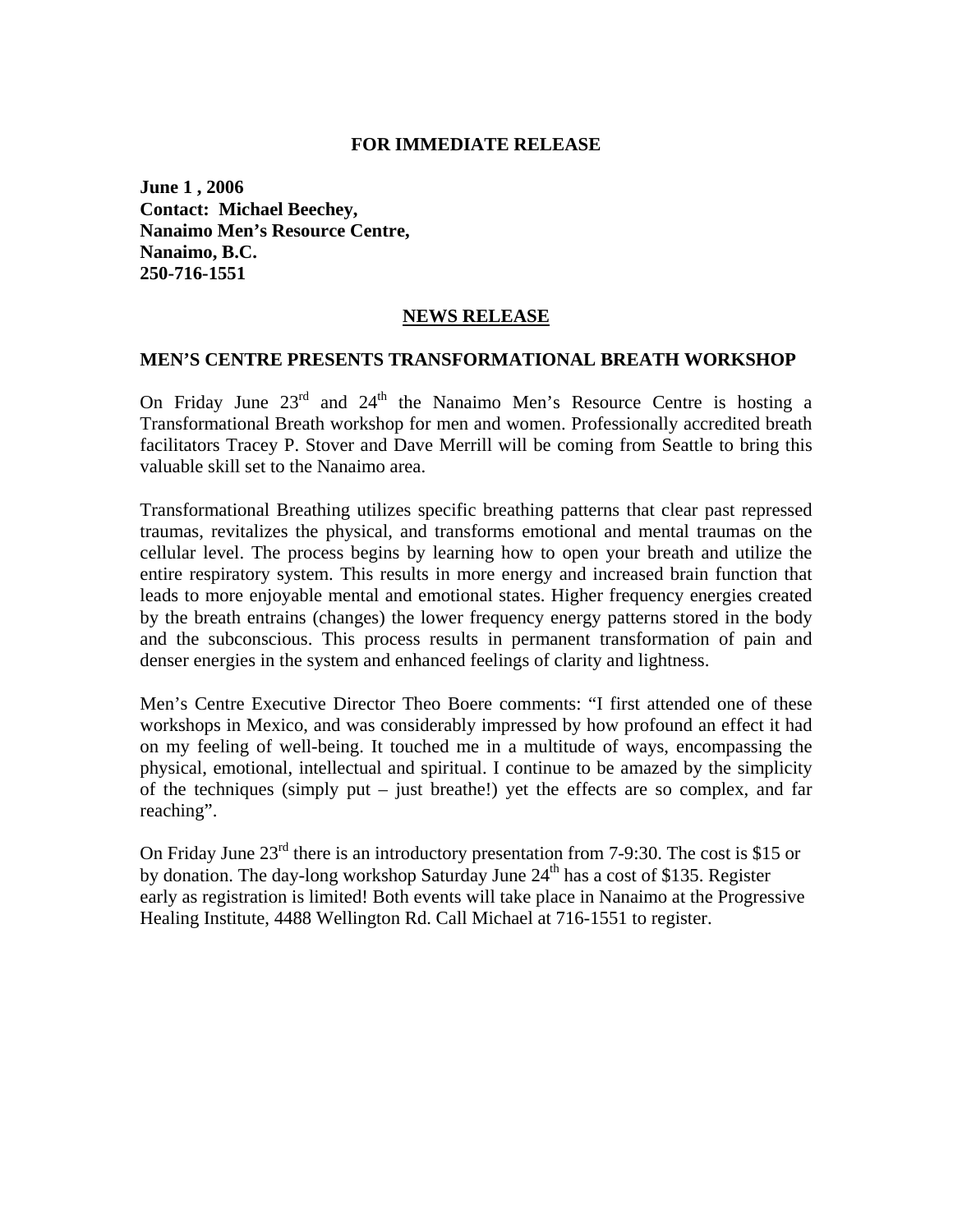## **Background material**

## **Nanaimo Men's Resource Centre website**

www. nanaimomen.com

## **Transformation Breathing website**

http://breath2000.com/home.html

## **Facilitator Tracey P. Stover M.A.**

Tracey is a Certified Facilitator and trainer with TBF. She offers levels I-III trainings, private sessions, classes, a women's breathing series and international retreats. Over the past 12 years, Tracey has studied a variety of energy modalities and spiritual practices, including CDM Psychic Institute, Matrix Energetics, second degree Reiki, Tai Chi, Chi Gong, and is a Buddhist Practitioner. "The breath addresses all issues, and enhances numerous modalities. I am honored to hold space for others as they learn to trust their breath's inherent wisdom, and heal."

## **Facilitator Dave Merrill**

Dave is a Senior Trainer and Facilitator, dedicated to introducing people to their innate self-healing capabilities. He offers Level I-III trainings throughout the Pacific Northwest. Dave has experience with a variety of healing and psycho-spiritual teachings, including Jungian psychology, Shamanic healing, and Tibetan Buddhism, and successfully healed himself following an intense spiritual emergence experience. "Breath is the connecting link between every single psycho-spiritual practice we humans do, and inter-connects us to all life on earth."